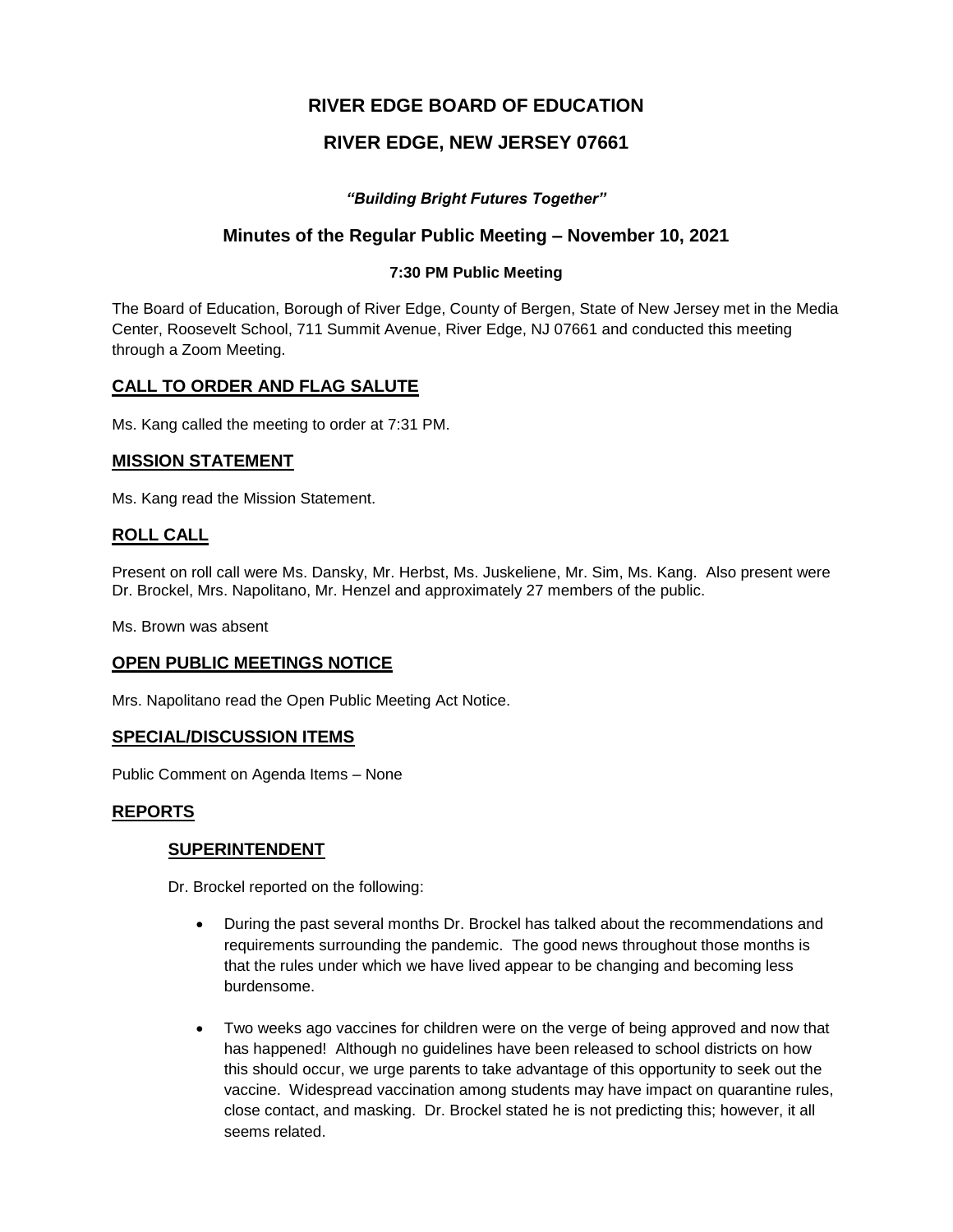- On tonight's agenda there is the submission of the District Performance Report, known as the DPR, which is required to be submitted for the QSAC evaluation. We have assessed ourselves in all the standard operating procedures in each major category. In preparation for the site visit in February, we will be collecting evidence to support our selfassessment.
- Also, on tonight's agenda are District and School goals focused upon ELA, Math, Equity Diversity and Inclusion (EDI) and Social Emotional Learning (SEL). When compared to other Districts in our District Factor Grouping, River Edge continues to perform very well in Math and ELA. We continue to push for higher benchmarks through our goals, never resting on our past success; rather challenging our students to reach higher.
- Tomorrow is Veteran's Day! I want to recognize our veterans tonight, both past and present, and offer a sincere gratitude for their service. Our District will be participating in a ceremony tomorrow morning at Veteran's Memorial Park to join the Borough in honoring our veterans.

# **PRINCIPAL**

Mr. Henzel reported on the following:

- All pictures are complete in both schools, including retakes. Mr. Henzel gave a special thank you to all the parent volunteers who helped out.
- Both schools will honor our veterans with a ceremony at Memorial park. Students in fifth and sixth grade will attend the ceremony and the student council presidents from both schools, along with Dr. Brockel, will address the crowd.
- Noetic Math competition starts tomorrow in both schools. The Noetic Math competition is for grades 2-6 and runs for about two weeks. The goal of the competition is to encourage students' interest in math, to develop their problem solving skills, and to inspire them to excel in math.
- We have our next parent academy next week entitled What Do I Need to Know About SEL? How can parents support social emotional learning beyond the classroom? It will take place in the Cherry Hill Multi-Purpose Room on Tuesday, November 16th from 7:00 PM to 8:00 PM. The presenters for this are Ms. Moran, Ms. Blake, Ms. Cameron, and Mr. Douglas. They will share tips, strategies, and activities to enhance social emotional skills that are essential for student learning in and out of the classroom.

# **BOARD SECRETARY**

Mrs. Napolitano reported on the following:

- There is a motion on tonight's agenda (A7) to approve the Health and Safety Evaluations of Schools Buildings Checklist Statement of Assurance. This is done each year and is a requirement for QSAC. It is a checklist for the buildings.
- There is a motion on tonight's agenda (A8) to approve the River Edge Purchasing Manual. We approve and review this every year. This is the procedures and process for purchasing in a state program which is done each year.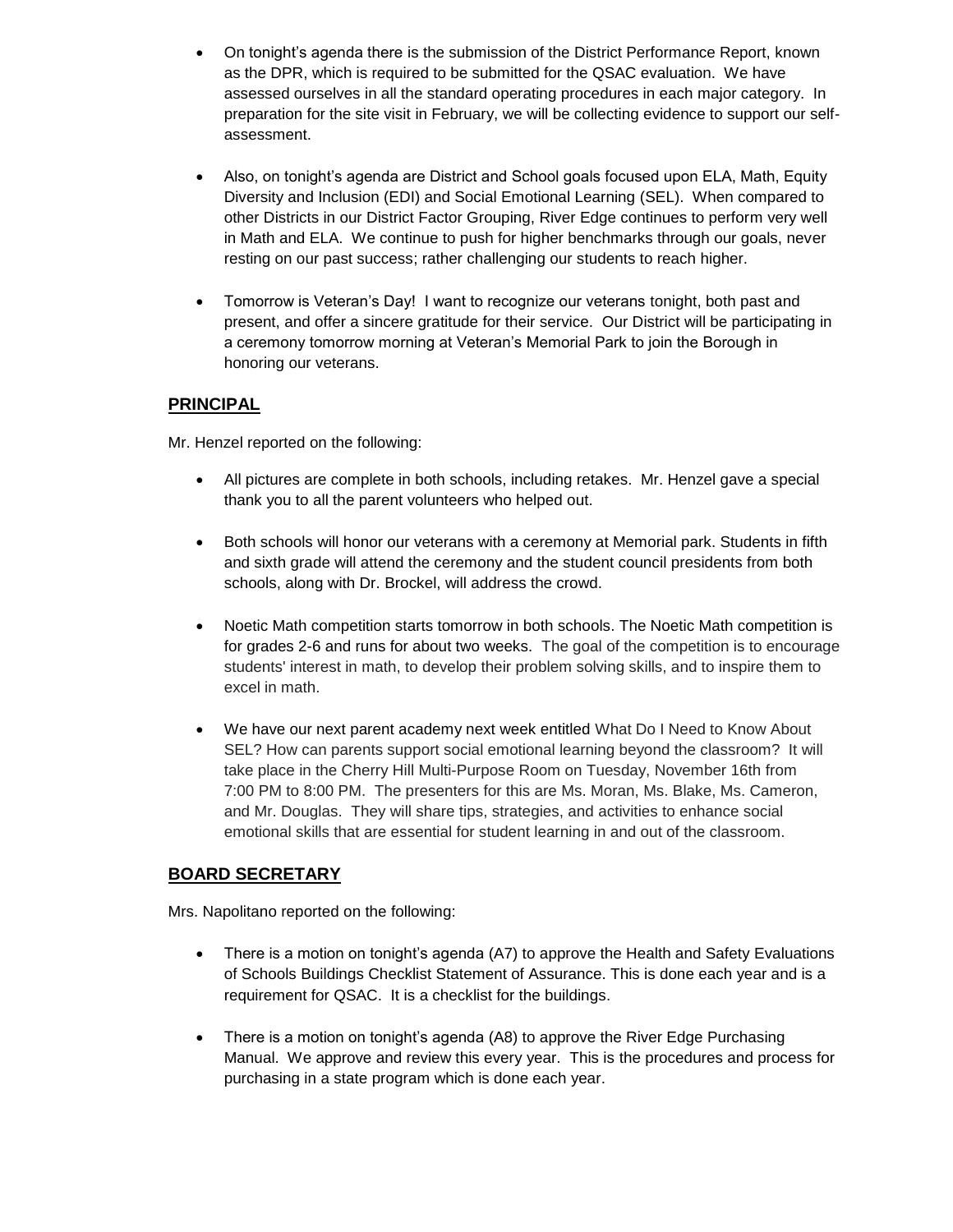- There is a motion on tonight's agenda (D1) to approve an amendment to FY 22 IDEA Grant for carryover funds for both public and nonpublic schools. These are funds that were not fully used last year.
- There is a motion on tonight's agenda (D2) to approve an amendment to the FY 22 Title Grant for carryover funds for both public and nonpublic schools. Mrs. Napolitano met with the nonpublic schools to allocate and review the money they have spent this year and the money that will be re-allocated for next year.
- There is a motion on tonight's agenda (G1) to approve the agreement with the Bylaws of Region V. All the member Districts will be approving this.
- There is a motion on tonight's agenda (G2) to rescind Bid Contracts for the 2021-2022 school year. This motion was postponed at our last board meeting.
- There is a motion on tonight's agenda (G3) to post approve Bid Contracts for the 2021-2022 school year.
- There is a motion on tonight's agenda (G4) to approve a correction, a typo, to a Bid Contract for the 2021-2022 school year.
- There is a motion on tonight's agenda (G5) to approve Quote Contracts for the 2021-2022 school year.
- There are motions on tonight's agenda (G6 and G7) to approve Jointure Contracts for the 2021-2022 school year.
- On Thursday, November 4th we had our bond closing in connection with the \$5,100,000 Refunding School Bonds, Series 2021. As a result of this transaction the Board will realize \$317,825 in budgetary savings over the remaining life of the bonds. This transaction resulted in a 5.44% net present value savings, far exceeding the 3% threshold established for local public entities in New Jersey.

### **PRESIDENT**

Ms. Kang reported on the following:

- There is a board vacancy and Ms. Kang proposed posting it on the District website, asking for letters of interest by November 22<sup>nd</sup>, and interviewing the candidates on December  $1<sup>st</sup>$ . The board members agreed. We will post information on our District website tomorrow.
- The Delegate Assembly is meeting on Saturday, November  $20<sup>th</sup>$ . Mr. Sim will attend the meeting.
- Self-evaluations of board members are due by November 24th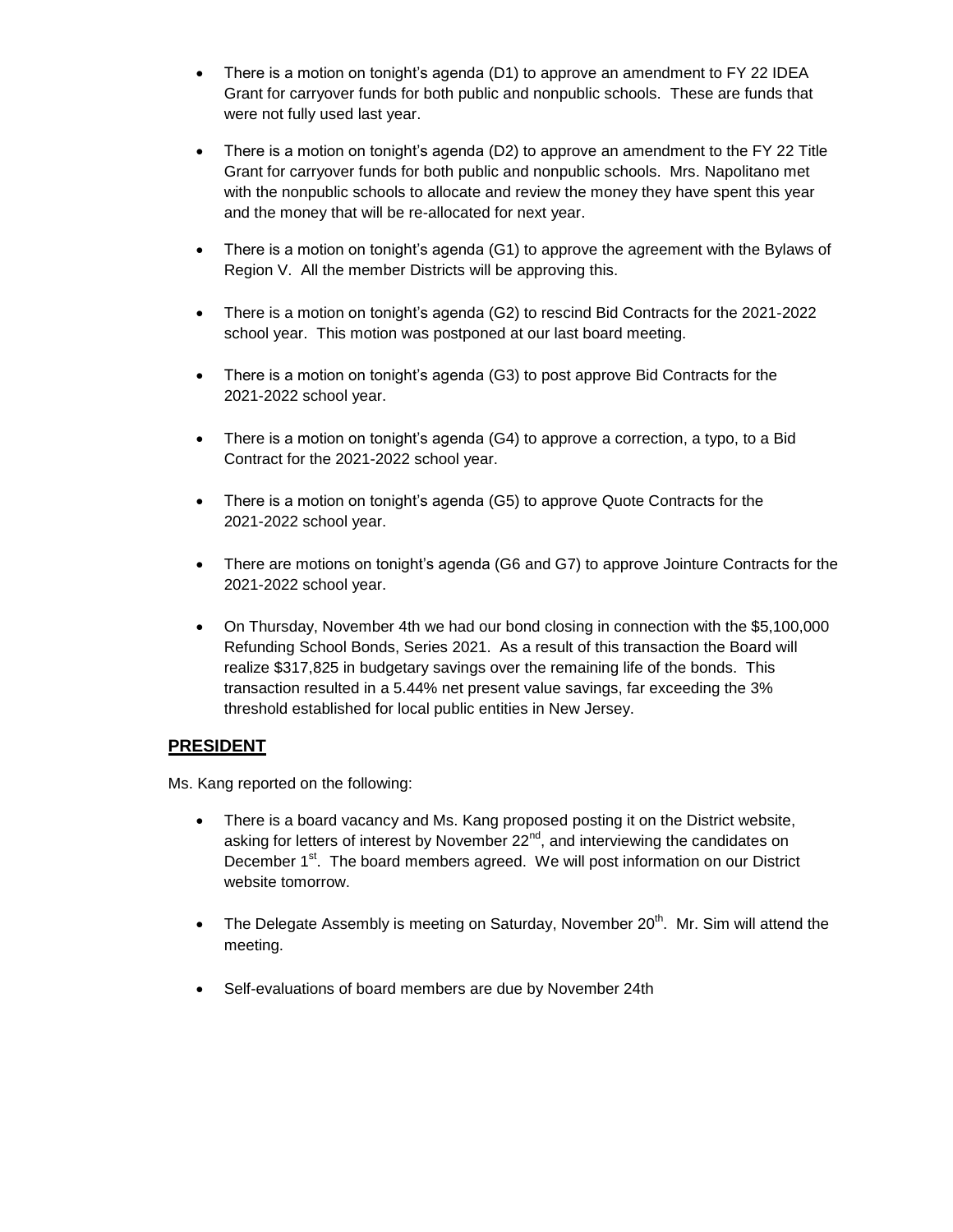# **COMMITTEES**

- Ms. Kang attended the Bergen County School Board Meeting on November  $4<sup>th</sup>$ . There were a lot of updates from the County. One of the highlights was an update from our Executive County Superintendent that reported on how well our regional coordinators are working to help fulfill the shortage of buses. Ms. Kang thanked Ms. Bernardo and Ms. Cantatore for making sure the students are getting to school. There was a speaker there with a powerful presentation from Alumni in Recovery. This is an organization where young teen volunteers share their experiences to prevent other young teens from addiction and substance abuse. We would like to bring this to our District for our sixth graders.
- $\bullet$  Mr. Sim also attended the Bergen County School Board Meeting on November  $4^{th}$  and he added that they spoke about new board orientation classes and books, bus drivers on unemployment, and mental health needs/programs for students.
- Ms. Dansky also attended the Bergen County School Board Meeting on November 4<sup>th</sup> and added they spoke about legislation regarding school bus and school nurse shortages. She also stated there is legislation pending that allows school nurses who have retired to return without disturbing their pension. Pending legislation on regionalization was also discussed.
- Ms. Kang and the board members made the following Committee Meeting dates and times: Finance and Facilities Committee will meet on November 18<sup>th</sup> at 3:00 PM, Curriculum/Instruction Committee will meet on November 18<sup>th</sup> at 4:00 PM, and the Personnel Management Committee will meet on November 18<sup>th</sup> at 5:00 PM.

# **MOTIONS TO BE ACTED UPON**

### **A**. **ADMINISTRATION/POLICY**

**1**. That the Board of Education approve the Minutes of October 27, 2021.

### **Motion by: Mr. Herbst Seconded by: Ms. Juskeliene**

Ayes: Ms. Dansky, Mr. Herbst, Mr. Sim, Ms. Kang Nays: None, abstained: Ms. Juskeliene

- **2**. That the Board of Education approve the staff development and travel as per the schedules for November 2021 including relevant mileage reimbursement. (Addendum)
- **3**. That the Board of Education approve the completion of the following emergency drills:

| School                    | <b>Dates</b>                                                                                          |
|---------------------------|-------------------------------------------------------------------------------------------------------|
| <b>Cherry Hill School</b> | October 18, 2021 Shelter in Place<br>October 21, 2021 Fire Drill<br>October 27, 2021 Shelter in Place |
| Roosevelt School          | October 11, 2021 Fire Drill<br>October 25, 2021 Shelter in Place                                      |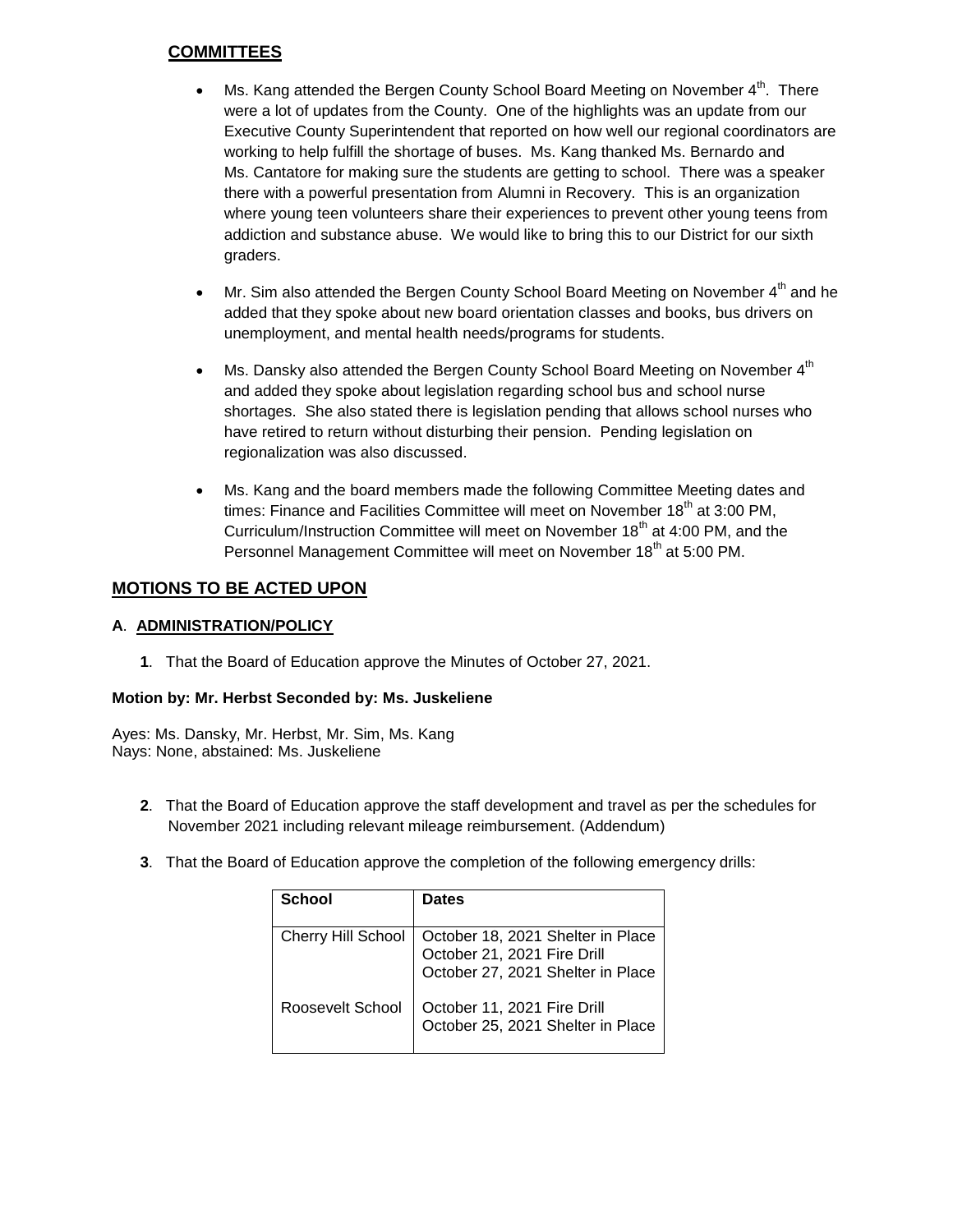**4**. That the Board of Education approve the 2021 Board of Education Meeting Dates as follows:

| Date              | School                                     |
|-------------------|--------------------------------------------|
| January 5, 2022   | Roosevelt School (Re-Organization Meeting) |
| January 19, 2022  | Roosevelt School                           |
| February 2, 2022  | Roosevelt School                           |
| February 16, 2022 | Roosevelt School                           |
| March 2, 2022     | Roosevelt School                           |
| March 16, 2022    | Roosevelt School                           |
| April 6, 2022     | Roosevelt School                           |
| April 27, 2022    | Roosevelt School                           |
| May 4, 2022       | Roosevelt School                           |
| May 18, 2022      | Roosevelt School                           |
| June 8, 2022      | Roosevelt School                           |
| June 22, 2022     | Roosevelt School                           |

#### **Motion by: Ms. Juskeliene Seconded by: Ms. Dansky**

Ayes: Ms. Dansky, Mr. Herbst, Ms. Juskeliene, Mr. Sim, Ms. Kang Nays: None

**5**. That the Board of Education approve the following District Goals for the 2021-2022 school year.

**Goal # 1**: By June 2022, students in Grades 3 through 6 will demonstrate growth in targeted areas of English Language Arts, as per baseline data. River Edge students will demonstrate a positive percentage point increase from Form A to Form C, as per each grade level's targeted area of instruction. The overall average point increase for River Edge will be ≥+11.38 points. This goal will focus on the following:

- Grade 3 Literary Text
- Grade 4 Literary Text
- Grade 5 Informational Text
- Grade 6 Informational Text

**Goal # 2**: By June 2022, students in Grades 3 through 6 will demonstrate an average growth in targeted areas of Mathematics, as per baseline data. River Edge students will demonstrate a positive percentage point increase from Form A to Form C, as per each grade level's targeted area of instruction. The overall average point increase for River Edge will be ≥+26.25 points. This goal will focus on the following:

- Grade 3 Operations & Algebraic Thinking
- Grade 4 Fractions
- Grade 5 Fractions
- Grade 6 Expressions & Equations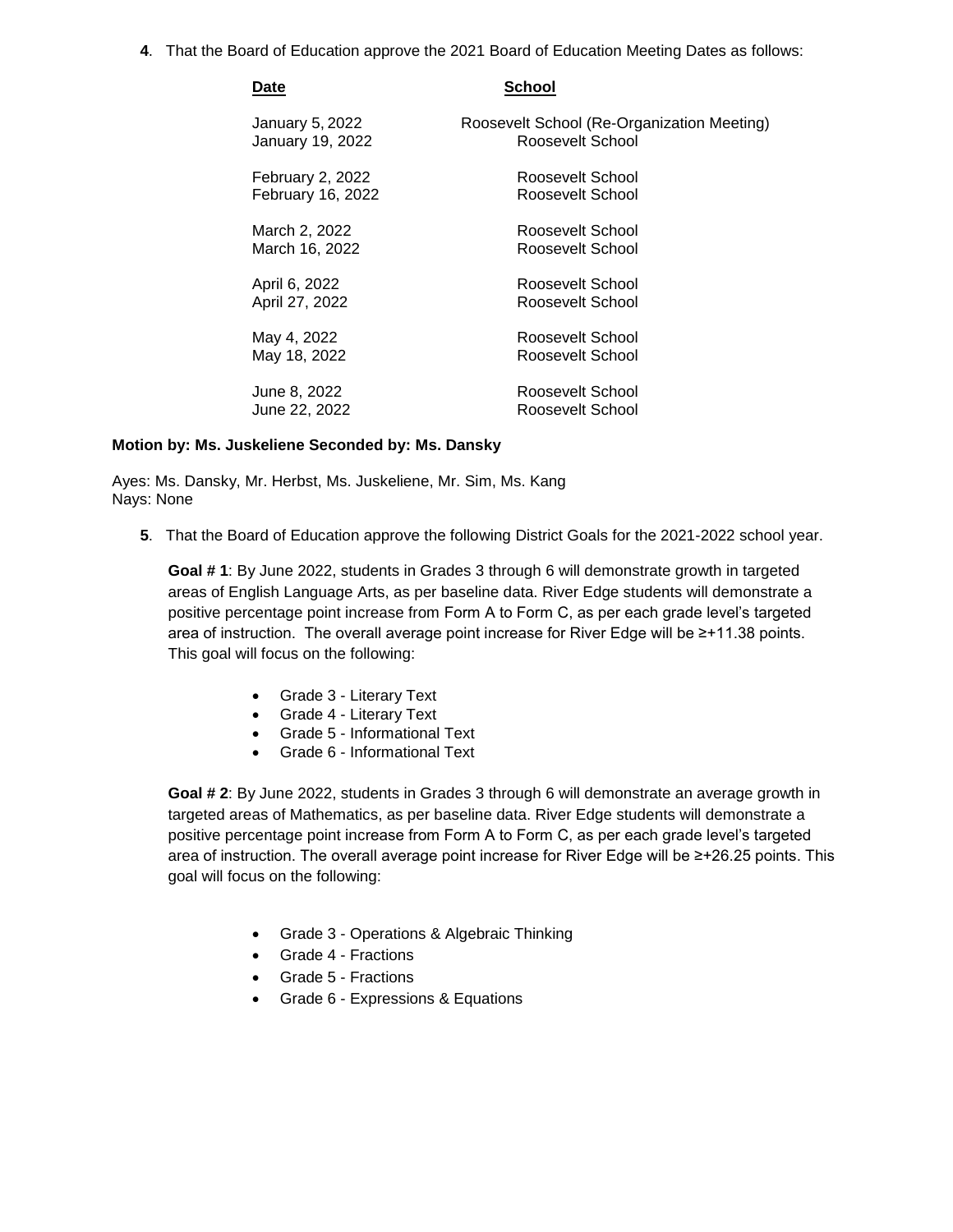**Goal # 3**: During the 2021-2022 school year, we will continue to promote awareness of equity, diversity, and inclusion.

- To work towards an inclusive curriculum, content area lessons will include stories about characters, both fictional and factual, that are of various ethnic, cultural, and racial identities. To meet this goal, a minimum of 80% of staff observations and walkthroughs will show documentation that includes the integration of equity, diversity, and inclusion.
- To support and enhance parent communication and community involvement, the E-D-I Team will foster collaboration with all stakeholders. Parent Academy sessions and other opportunities for ongoing discussions will be offered. To meet this goal, there will be a minimum of two community sessions.

**Goal # 4** During the 2021-2022 school year, we will continue to encourage and foster opportunities for students and staff that support their mental health and social emotional growth.

- Innovative programs focused on community connections, student leadership, and collaboration with others will be integrated to build social emotional learning skills. To meet this goal, a minimum of 80% of staff observations and walkthroughs will show documentation of social emotional learning practices embedded throughout the school day and in daily instruction.
- To promote awareness of mental health and social emotional learning, professional development sessions and opportunities for staff to reflect on their own mental health needs will be offered. Information will be shared with parents and the community via letters, posts on our district website, and Parent Academy sessions. To meet this goal, a minimum of ten professional development sessions and opportunities for staff will take place and there will be a minimum of three sessions for the community.

#### **Motion by: Ms. Dansky Seconded by: Mr. Sim**

Ayes: Ms. Dansky, Mr. Herbst, Ms. Juskeliene, Mr. Sim, Ms. Kang Nays: None

**6**. That the Board of Education approve the following School Goals for the 2021-2022 school year.

#### **Cherry Hill School**

**Goal # 1**: By June 2022, students in Grades 3 through 6 will demonstrate growth in targeted areas of English Language Arts, as per baseline data. Cherry Hill students will demonstrate a positive point increase from LinkIt! Form A to Form C, as per each grade level's targeted area of instruction. The overall average point increase for Cherry Hill School will be ≥+11.75 points. This goal will focus on the following:

- Grade 3 Literary Text
- Grade 4 Literary Text
- Grade 5 Informational Text
- Grade 6 Informational Text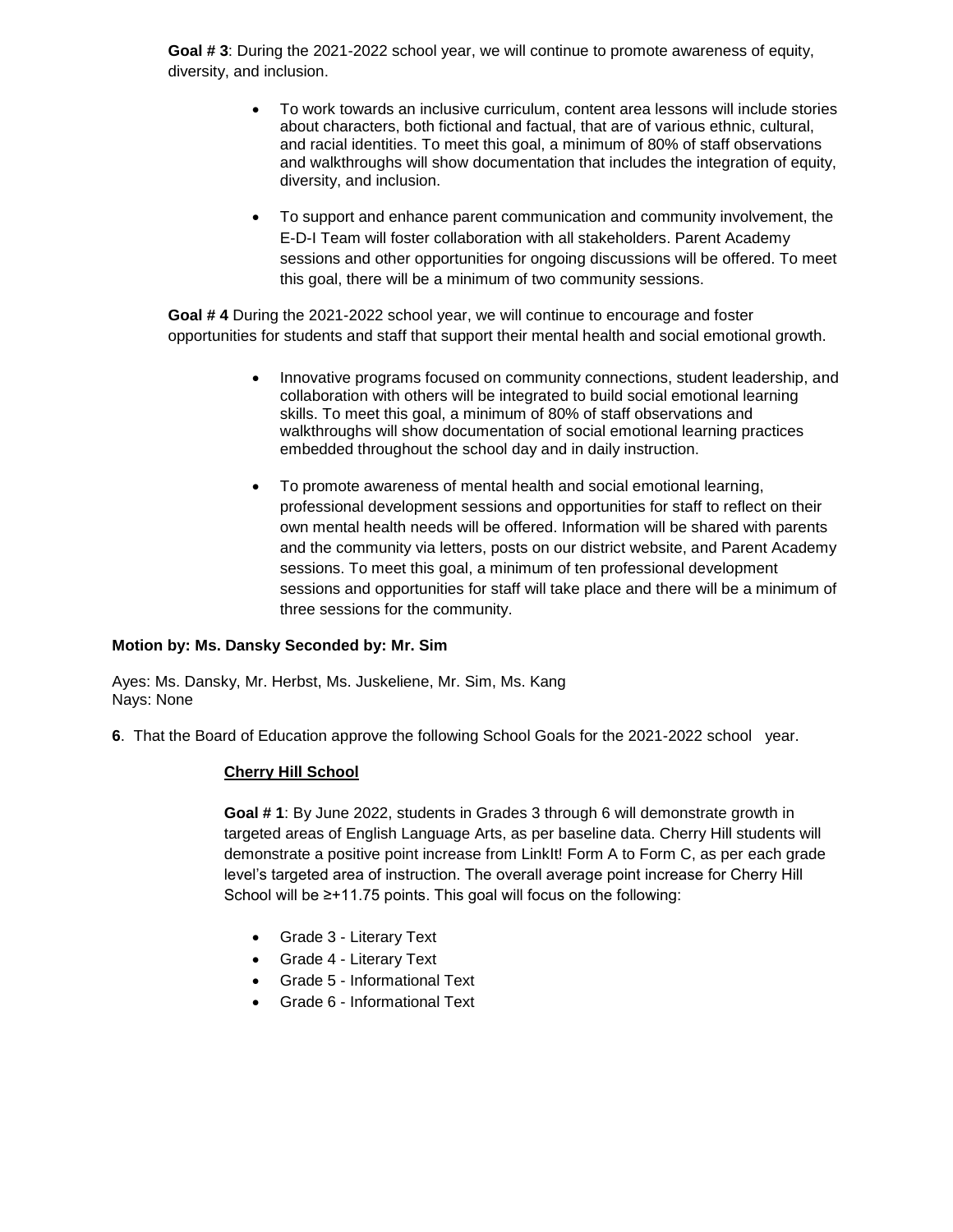**Goal # 2:** By June 2022, students in Grades 3 through 6 will demonstrate growth in the below targeted areas of Mathematics, as per baseline data. Cherry Hill students will demonstrate a positive point increase from LinkIt! Form A to Form C, as per each grade level's targeted area of instruction. The overall average point increase for Cherry Hill School will be ≥+27 points. This goal will focus on the following:

- Grade 3 Operations & Algebraic Thinking
- Grade 4 Fractions
- Grade 5 Fractions
- Grade 6 Expressions & Equations

### **Roosevelt School**

**Goal # 1**: By June 2022, students in Grades 3 through 6 will demonstrate growth in targeted areas of English Language Arts, as per baseline data. Roosevelt students will demonstrate a positive point increase from LinkIt! Form A to Form C, as per each grade level's targeted area of instruction. The overall average point increase for Roosevelt School will be ≥+11 points. This goal will focus on the following:

- Grade 3 Literary Text
- Grade 4 Literary Text
- Grade 5 Informational Text
- Grade 6 Informational Text

**Goal # 2:** By June 2022, students in Grades 3 through 6 will demonstrate growth in the below targeted areas of Mathematics, as per baseline data. Roosevelt students will demonstrate a positive point increase from LinkIt! Form A to Form C, as per each grade level's targeted area of instruction. The overall average point increase for Roosevelt School will be ≥+25.5 points. This goal will focus on the following:

- Grade 3 Operations & Algebraic Thinking
- Grade 4 Fractions
- Grade 5 Fractions
- Grade 6 Expressions & Equations

#### **Motion by: Mr. Sim Seconded by: Mr. Herbst**

Ayes: Ms. Dansky, Mr. Herbst, Ms. Juskeliene, Mr. Sim, Ms. Kang Nays: None

- **7**. That the Board of Education approve the Health and Safety Evaluation of Schools Buildings Checklist Statement of Assurance for the 2021-2022 school year.
- **8**. That the Board of Education approve the 2021-2022 River Edge Purchasing Manual.
- **9**. **WHEREAS**, the River Edge Board of Education, in the County of Bergen, is undergoing evaluation under NJQSAC for the 2021-2022 school year; and

**WHEREAS,** *N.J.A.C. 6A:30-3.2(f)* requires participating school districts to hold a public meeting to approve the submission of the district's DPR responses with respect to this process; and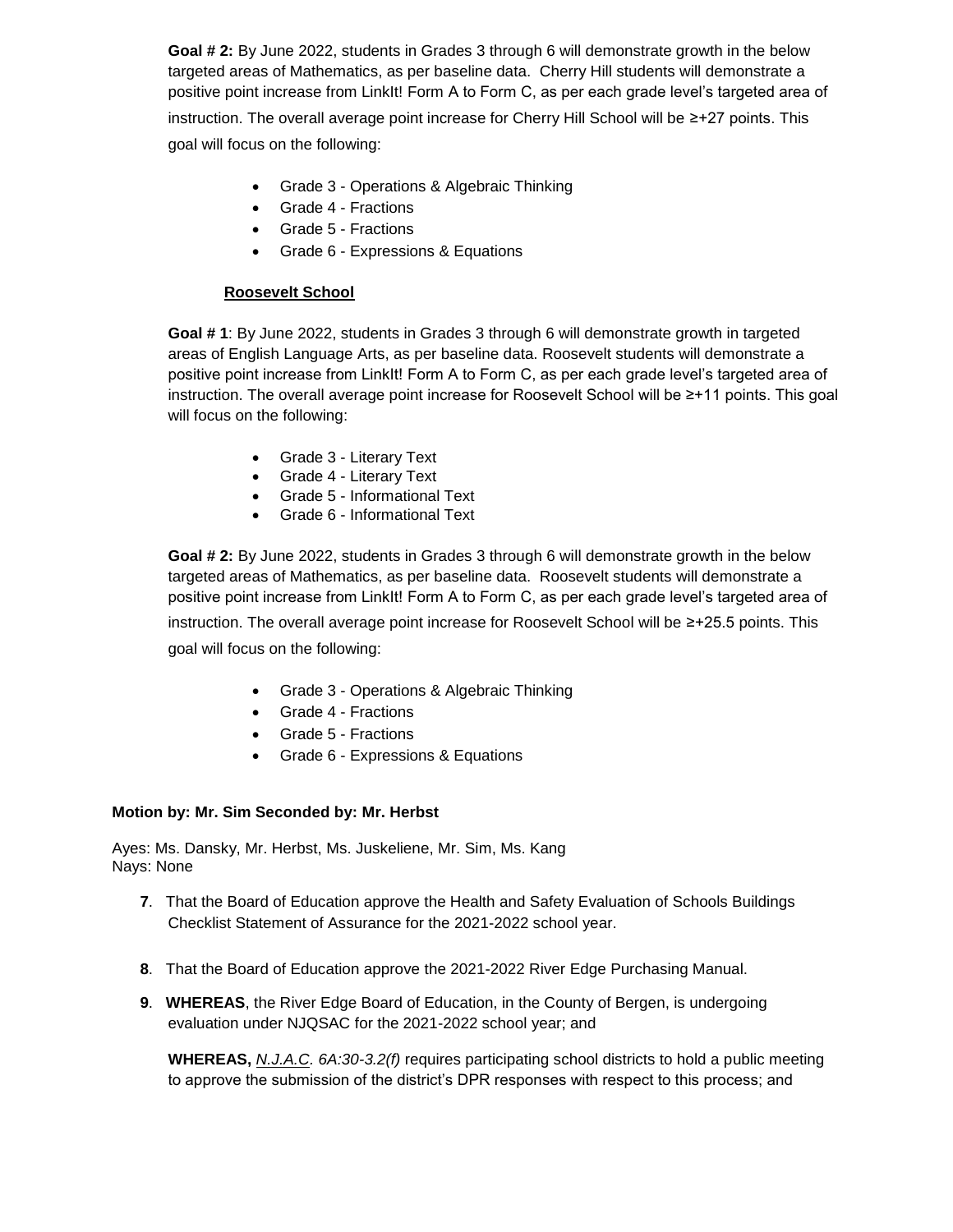**WHEREAS,** the River Edge Board of Education, in the County of Bergen, have reviewed the districts DPR responses and hereby approves these documents; now

**BE IT RESOLVED,** that the River Edge Board of Education authorizes the Superintendent of Schools to submit the attached DPRs to the Commissioner of Educations in compliance with the provisions of *N.J.A.C. 6A:30-3.2(f).*

**10**. That the Board of Education approve the following class trips:

| School             | Grade                       | <b>Destination</b>                     | Cost to<br><b>District</b> |
|--------------------|-----------------------------|----------------------------------------|----------------------------|
| <b>Cherry Hill</b> | 5 & 6<br>Student<br>Council | <b>Memorial Park</b><br>River Edge, NJ | \$0                        |
| Roosevelt          | 5 & 6<br>Student<br>Council | <b>Memorial Park</b><br>River Edge, NJ | \$0                        |

#### **Motion by: Mr. Herbst Seconded by: Ms. Juskeliene**

Ayes: Ms. Dansky, Mr. Herbst, Ms. Juskeliene, Mr. Sim, Ms. Kang Nays: None

#### **B**. **CURRICULUM/EDUCATION** - None

#### **C**. **BUILDING & GROUNDS** - None

### **D**. **FINANCE/GRANTS/GIFTS**

**1**. That the Board of Education approve an amendment to the FY 22 IDEA Grant for carryover funds as follows:

| Basic IDEA - Public     | \$36,329  |
|-------------------------|-----------|
| Basic IDEA - Non-public | \$128,351 |
| Preschool IDEA-Public   | \$5.971   |

**2**. That the Board of Education approve an amendment to the FY 22 Title Grant for carryover funds as follows:

| Title I               | \$4,321 |
|-----------------------|---------|
| Title II-Public       | \$1,377 |
| Title II-Non-Public   | \$1,172 |
| Title III-Public      | \$8,308 |
| Title III -Non-Public | \$1,441 |
| Title IV Public       | \$1,430 |
| Title IV Non-Public   | \$1,218 |
|                       |         |

## **Motion by: Ms. Juskeliene Seconded by: Ms. Dansky**

Ayes: Ms. Dansky, Mr. Herbst, Ms. Juskeliene, Mr. Sim, Ms. Kang Nays: None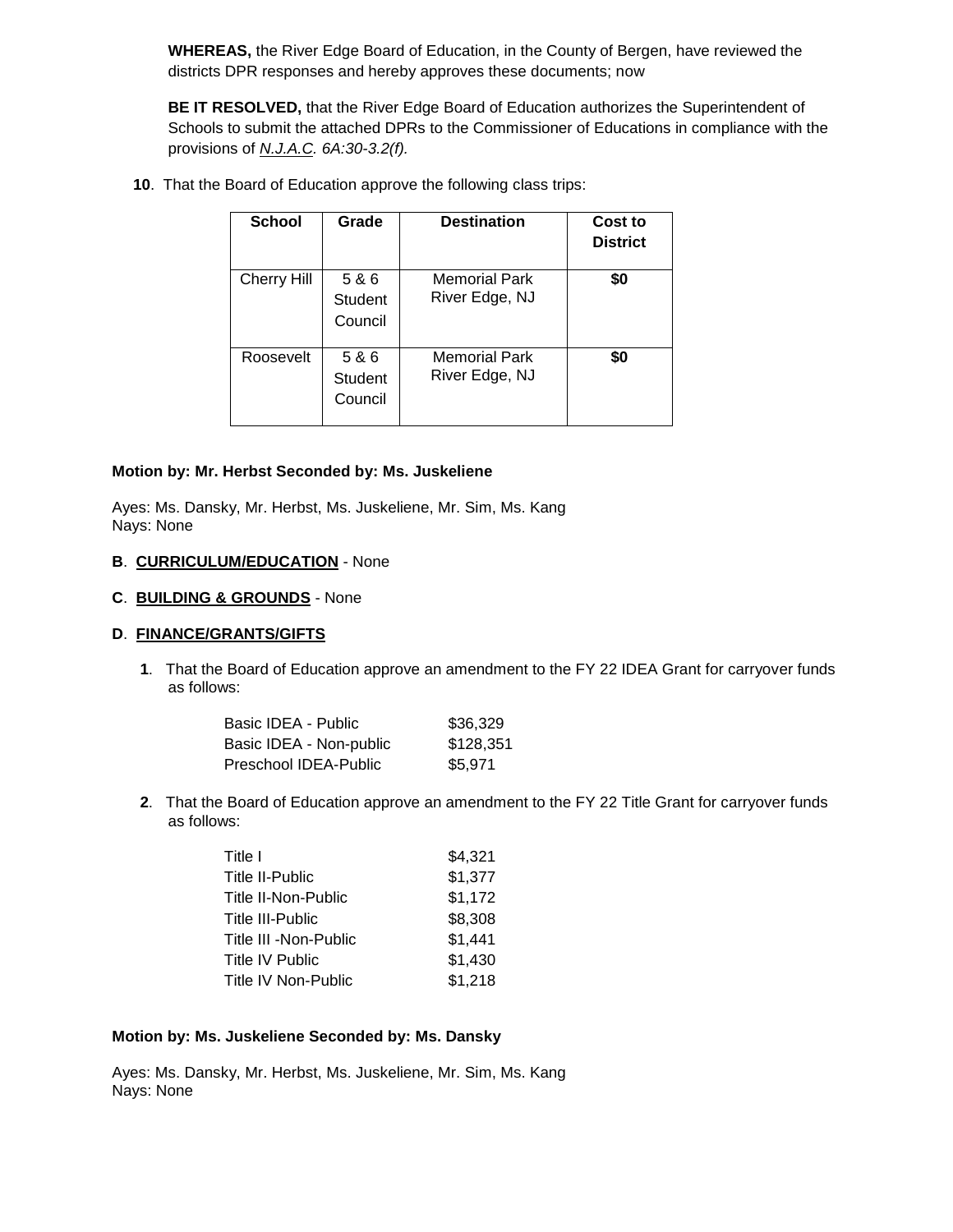## **E. PERSONNEL**

**1**. That the Board of Education accept, with regret, the retirement of Kathleen Grado, Secretary to the Superintendent, effective January 1, 2022.

#### **Motion by: Ms. Dansky Seconded by: Mr. Sim**

Ayes: Ms. Dansky, Mr. Herbst, Ms. Juskeliene, Mr. Sim, Ms. Kang Nays: None

**2**. That the Board of Education accept, with regret, the resignation of Michelle Bressack, Lunch Aide, effective October 28, 2021.

#### **Motion by: Mr. Sim Seconded by: Mr. Herbst**

Ayes: Ms. Dansky, Mr. Herbst, Ms. Juskeliene, Mr. Sim, Ms. Kang Nays: None

- **3**. That the Board of Education, with the recommendation of the Superintendent approve Dara Lennon, River Dell High School student, for a senior internship one day per week as part of a School Sponsored Structured Learning Experience to commence on February 1, 2022 through May 17, 2022.
- **4**. That the Board of Education, with the recommendation of the Superintendent approve Christina Christatos as Student Teacher, to commence on November 11, 2021 through January 14, 2022.
- **5**. That the Board of Education, with the recommendation of the Superintendent approve the following as Substitute Teachers for the 2021-2022 School Year.

Christina Christatos Eugenia Tavarez

#### **Motion by: Mr. Herbst Seconded by: Ms. Juskeliene**

Ayes: Ms. Dansky, Mr. Herbst, Ms. Juskeliene, Mr. Sim, Ms. Kang Nays: None

### **F**. **RIVER EDGE SPECIAL EDUCATION** - None

### **G**. **REGION V ADMINISTRATION & TRANSPORTATION**

**1**. That the Board of Education, with the recommendation of the Superintendent does hereby accept, adopt and agree to comply with the Region V Bylaws.

#### **Motion by: Ms. Juskeliene Seconded by: Ms. Dansky**

Ayes: Ms. Dansky, Mr. Herbst, Ms. Juskeliene, Mr. Sim, Ms. Kang Nays: None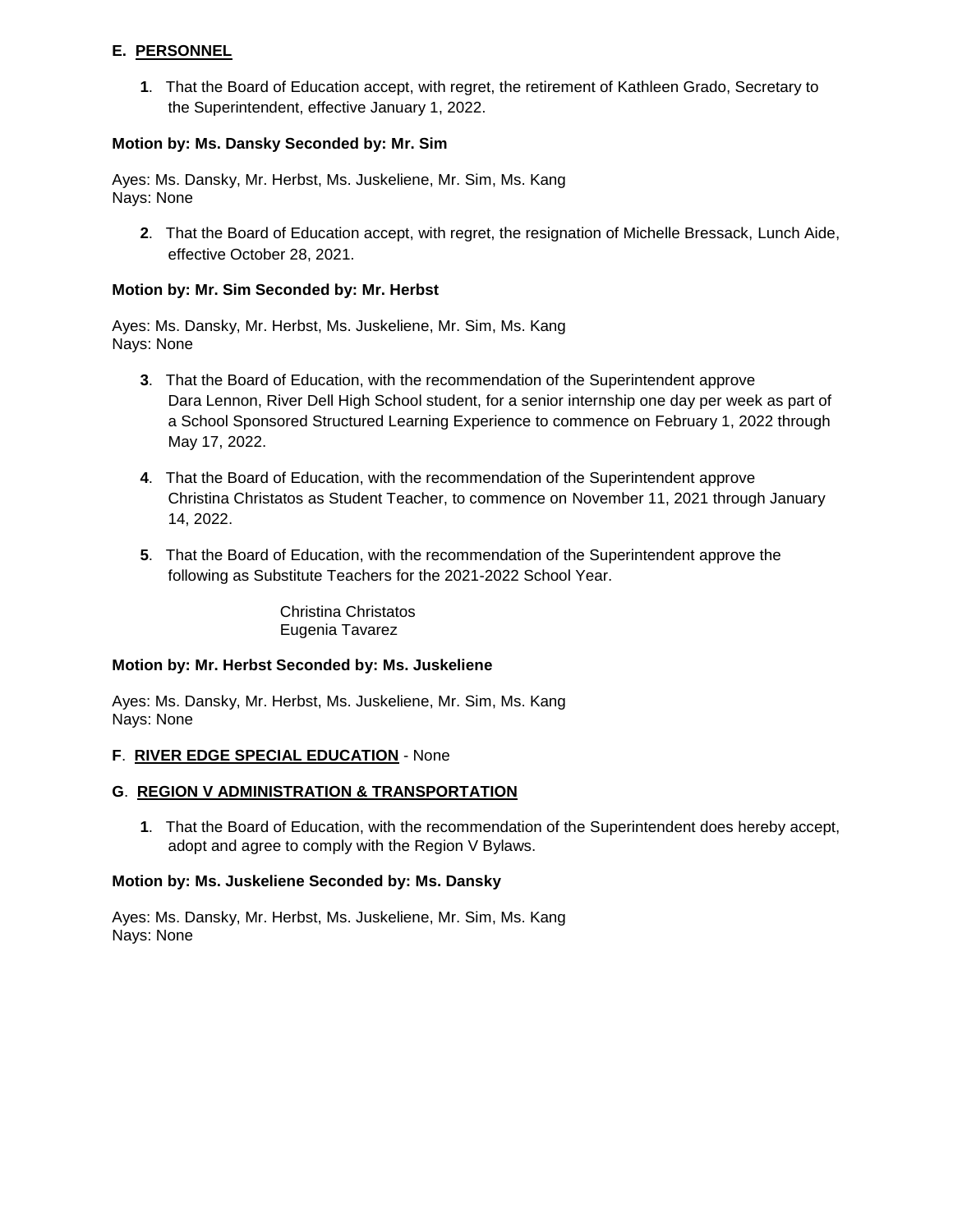**2**. That the Board of Education rescind the following Bid Contracts for the 2021-2022 school year.

| Route | Transporter     | Per Diem | Per Diem<br>Aide | Increase $/$<br>Decrease<br>Adjustment<br>cost per<br>Vehicle | Increase /<br>Decrease<br>Adjustment<br>cost per Mile |
|-------|-----------------|----------|------------------|---------------------------------------------------------------|-------------------------------------------------------|
|       | <b>RC</b> Prime |          |                  |                                                               |                                                       |
| 2979  | Transportation  | \$195.00 | \$30.00          | \$195.00                                                      | \$30.00                                               |
|       | Kids Choice     |          |                  |                                                               |                                                       |
| 2989  | Transportation  | \$259.00 | \$55.00          | \$259.00                                                      | \$0.00                                                |
|       | Morgan          |          |                  |                                                               |                                                       |
| 2996  | Transportation  | \$329.00 | \$44.00          | \$331.00                                                      | \$2.00                                                |
|       | Sun             |          |                  |                                                               |                                                       |
| 3004  | Transportation  | \$169.00 | \$40.00          | \$169.00                                                      | \$2.99                                                |
|       | Horizon         |          |                  |                                                               |                                                       |
| 3005  | Transportation  | \$224.00 | \$50.00          | \$224.00                                                      | \$2.99                                                |

**3**. That the Board of Education post approve the following Bid Contracts for the 2021-2022 school year.

| Route | Transporter                         | Per<br>Diem | Per<br><b>Diem</b><br>Aide | Increase /<br>Decrease<br>Adjustment<br>cost per<br>Vehicle | Increase /<br>Decrease<br>Adjustment<br>cost per Mile |
|-------|-------------------------------------|-------------|----------------------------|-------------------------------------------------------------|-------------------------------------------------------|
|       | <b>RC</b> Prime                     |             |                            |                                                             |                                                       |
| 2979  | Transportation                      | \$195.00    | \$50.00                    | \$195.00                                                    | \$50.00                                               |
|       | American Star                       |             |                            |                                                             |                                                       |
| 2989  | Transportation                      | \$280.00    | \$48.00                    | \$0.00                                                      | \$0.00                                                |
| 2996  | American Star<br>Transportation     | \$350.00    | \$50.00                    | \$2.00                                                      | \$2.00                                                |
|       | <b>All Points</b>                   |             |                            |                                                             |                                                       |
| 3004  | Transportation                      | \$275.00    | \$40.00                    | \$275.00                                                    | \$2.99                                                |
| 3005  | <b>All Points</b><br>Transportation | \$370.00    | \$40.00                    | \$370.00                                                    | \$2.99                                                |

**4**. That the Board of Education approve the correction to the following Bid Contracts for the 2021-2022 school year.

|       |                                   |          | Per Diem | Increase /<br>Decrease<br>Adjustment<br>cost per | Increase /<br>Decrease<br>Adjustment |
|-------|-----------------------------------|----------|----------|--------------------------------------------------|--------------------------------------|
| Route | Transporter                       | Per Diem | Aide     | Vehicle                                          | cost per Mile                        |
| 2979  | <b>RC</b> Prime<br>Transportation | \$195.00 | \$50.00  | \$195.00                                         | \$4.99                               |